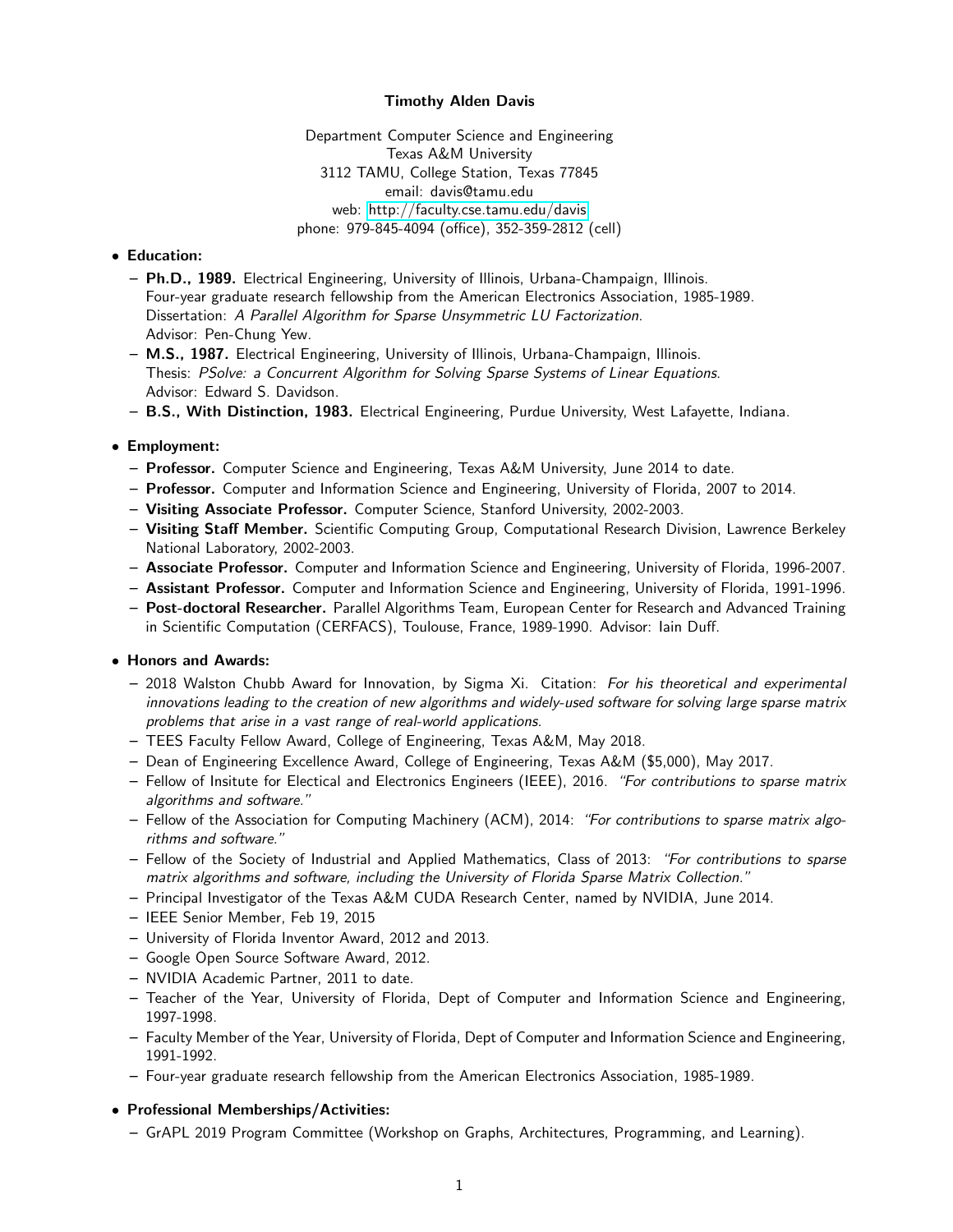- Editorial Board Member, SIAM Book Series on the Fundamentals of Algorithms, 2013 to date.
- Editorial Board Member, SIAM Book Series on Software, Environments, and Tools, 2014 to date.
- Associate Editor of J. Parallel and Distributed Computing, 2015 to date.
- Associate Editor of SIAM Journal on Scientific Computing, 2012 to date.
- Associate Editor of ACM Transactions on Mathematical Software, 2008 to date.
- Associate Editor of Computational Optimization and Applications, 2005 to 2012.
- SIAM Council, 2007 to 2015.
- SIAM Council Representative to the SIAM Board of Trustees, 2010 to 2015.
- SIAM Industry Committee, 2012 to 2015.
- Associate Editor of IEEE Transactions on Parallel and Distributed Systems, 2005-2009.
- Board of Directors, ACM Special Interest Group on Numeral Mathematics, 1998-2000.
- Member of the Society for Industrial and Applied Mathematics (SIAM), 1992 to date.
- Member of the Association for Computing Machinery (ACM), 1989 to date.
- Member of the IEEE.
- Member of the IEEE Computer Society.

#### • Books:

- 1. T. A. Davis, Direct Methods for Sparse Linear Systems, SIAM Series on the Fundamentals of Algorithms, SIAM, Philadelphia, PA, 2006.
- 2. T. A. Davis, MATLAB Primer, 8th Edition, CRC Press, 2010. (7th Edition in 2005, 6th in 2001).

### • Journal Publications:

- 1. T. Davis, Algorithm 9xx: SuiteSparse:GraphBLAS: graph algorithms in the language of sparse linear algebra, ACM Trans on Mathematical Software, to appear, 2019.
- 2. T. A. Davis, W. W. Hager, S. P. Kolodziej, and S. N. Yeralan, Algorithm XXX: Mongoose, A Graph Coarsening and Partitioning Library, submitted to ACM Trans on Mathematical Software, April 2018.
- 3. M. Tang, M. Gadou, S. Rennich, T. A. Davis, S. Ranka, Optimized sparse Cholesky factorization on hybrid multicore architectures, Journal of Computational Science, Volume 26, 2018, Pages 246-253, ISSN 1877-7503, https://doi.org/10.1016/j.jocs.2018.04.008.
- 4. P. Herholz, T. Davis, M. Alexa, Localized solutions of sparse linear systems for geometry processing, ACM Transactions on Graphics, Vol. 36, No. 6, Article 183. November 2017. https://doi.org/10.1145/3130800.3130849
- 5. S. N. Yeralan, T. A. Davis, S. Ranka, Algorithm 980: Sparse QR factorization on GPU architectures, vol 44, no 17, ACM Trans. on Mathematical Software, 2017, https://doi.org/10.1145/3065870.
- 6. T. Davis, S. Rajamanickam, and W. Sid-Lakhdar, A Survey of Direct Methods for Sparse Linear Systems, Acta Numerica, 2016, vol 25, pp 383-566. Invited.
- 7. Accelerating Sparse Cholesky Factorization on GPUs, S. Rennich, D. Stosic, and T. A. Davis, Parallel Computing, posted online (http://dx.doi.org/10.1016/j.parco.2016.06.004).
- 8. B. S. Cannataro, A. V. Rao, and T. A. Davis, State-defect constraint pairing graph coarsening method for KarushKuhnTucker matrices arising in orthogonal collocation methods for optimal control, Comptutational Optimization and Applications, July 2016, Volume 64, Issue 3, pp 793-819.
- 9. P. Bogiatzis, M. Ishii, and T. A. Davis, Toward using direct methods in seismic tomography: computation of the full resolution matrix using high performance computing and sparse QR factorization, 205 (2), 830-836, 2016.
- 10. T. A. Davis, W. W. Hager, J. T. Hungerford, An Efficient Hybrid Algorithm for the Separable Convex Quadratic Knapsack Problem, ACM Trans. on Math. Softw. 42(3), June 2016.
- 11. L. V. Foster, T. A. Davis, Algorithm 933: Reliable calculation of numerical rank, null space bases, pseudoinverse solutions, and basic solutions using SuiteSparseQR, ACM Trans. on Mathematical Software,  $40(1)$ , 2013, pp. 7:1-7:23.
- 12. T. A. Davis, Algorithm 930: FACTORIZE, an object-oriented linear system solver for MATLAB, ACM Trans. on Mathematical Software, 39(4), 2013, pp. 28:1-28:18.
- 13. M. Pais, S. Yeralan, T. A. Davis, and N. H. Kim, An exact reanalysis algorithm using incremental Cholesky factorization and its application to crack growth modelling, Intl. J. for Numerical Methods in Engineering, 91(12), 2012, pp. 1358–1364.
- 14. T. A. Davis, Y. Hu, The University of Florida Sparse Matrix Collection, ACM Trans. on Mathematical Software, 38(1), 2011, pp. 1–25.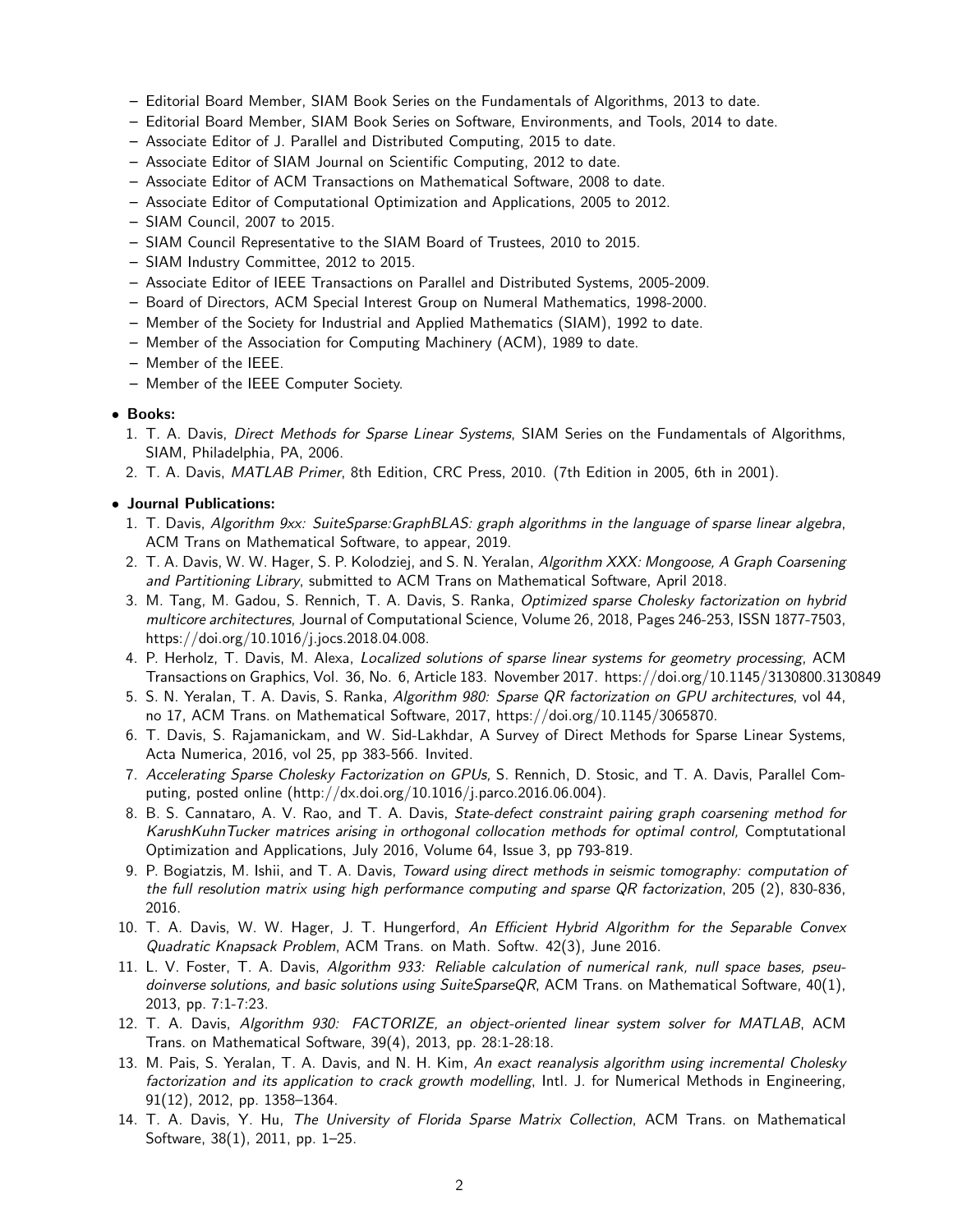- 15. T. A. Davis, Algorithm 915: SuiteSparseQR: Multifrontal multithreaded rank-revealing sparse QR factorization, ACM Trans. on Mathematical Software, 38(1), 2011, pp. 8:1–8:22.
- 16. T. A. Davis, Y. Hu, Sparse Matrices, The Harvard Advocate, Winter 2011, pp. 42–44.
- 17. L. Grigori, E. Boman, S. Donfack, and T. A. Davis, Hypergraph-based unsymmetric nested dissection ordering for sparse LU factorization, SIAM J. Scientific Computing, 32(6), 2010, pp. 3426–3446.
- 18. T. A. Davis and E. Palamadai Natarajan, Algorithm 907: KLU, a direct sparse solver for circuit simulation problems, ACM Trans. on Mathematical Software, 37(3), 2010, pp. 36:1–36:17.
- 19. T. A. Davis and W. W. Hager, Dynamic supernodes in sparse Cholesky update/downdate and triangular solves, ACM Trans. on Mathematical Software, 35(4), 2009, pp. 27:1–27:23.
- 20. Y. Chen, T. A. Davis, W. W. Hager, and S. Rajamanickam, Algorithm 887: CHOLMOD, supernodal sparse Cholesky factorization and update/downdate, ACM Trans. on Mathematical Software, 35(3), 2008, pp. 22:1– 22:14.
- 21. T. A. Davis and W. W. Hager, A sparse proximal implementation of the LP Dual Active Set Algorithm, Mathematical Programming, 112(2), 2008, pp. 275–301.
- 22. T. A. Davis and W. W. Hager, Dual multilevel optimization, Mathematical Programming, 112(2), 2008, pp. 403–425.
- 23. T. A. Davis, Algorithm 849: A concise sparse Cholesky factorization package, ACM Trans. on Mathematical Software, 31(4), 2005, pp. 587–591.
- 24. P. Fishwick, T. A. Davis, and J. Douglas, Model representation with aesthetic computing: Method and empirical study, ACM Trans. on Modeling and Computer Simulation, 15(3), 2005, pp. 254–279.
- 25. T. A. Davis and W. W. Hager, Row modification techniques for sparse Cholesky factorization, SIAM J. Matrix Analysis and Applications, 26(3), 2005, pp. 621–639.
- 26. P. Amestoy, T. A. Davis, and I. S. Duff, Algorithm 837: An approximate minimum degree ordering algorithm, ACM Trans. on Mathematical Software, 30(3), 2004, pp. 381–388.
- 27. T. A. Davis, J. R. Gilbert, S. Larimore, E. Ng, Algorithm 836: COLAMD, an approximate column minimum degree ordering algorithm, ACM Trans. on Mathematical Software, 30(3), 2004, pp. 377–380.
- 28. T. A. Davis, J. R. Gilbert, S. Larimore, E. Ng, An approximate column minimum degree ordering algorithm, ACM Trans. on Mathematical Software, 30(3), 2004, pp. 353–376.
- 29. T. A. Davis, Algorithm 832: UMFPACK an unsymmetric-pattern multifrontal method with a column preordering strategy, ACM Trans. on Mathematical Software, 30(2), 2004, pp. 196–199.
- 30. T. A. Davis, A column pre-ordering strategy for the unsymmetric-pattern multifrontal method, ACM Trans. on Mathematical Software, 30(2), 2004, pp. 165–195.
- 31. T. A. Davis and W. W. Hager, Multiple-rank modifications of a sparse Cholesky factorization, SIAM J. Matrix Analysis and Applications, 22(4), 2001, pp. 997–1013.
- 32. T. A. Davis and W. W. Hager, Modifying a sparse Cholesky factorization, SIAM J. Matrix Analysis and Computations, 20(3), 1999, pp. 606–627.
- 33. T. A. Davis and I. S. Duff, A combined unifrontal/multifrontal method for unsymmetric sparse matrices, ACM Trans. on Mathematical Software, 25(1), 1999, pp. 1–19.
- 34. T. A. Davis and I. S. Duff, An unsymmetric-pattern multifrontal method for sparse LU factorization, SIAM J. Matrix Analysis and Computations, 18(1), 1997, pp. 140–158.
- 35. P. Amestoy, T. A. Davis, and I. S. Duff, An approximate minimum degree ordering algorithm, SIAM J. Matrix Analysis and Applications, 17(4), 1996, pp. 886–905.
- 36. T. Johnson, T. A. Davis, and S. M. Hadfield, A concurrent dynamic task graph, Parallel Computing, 22(2), 1996, pp. 327–333.
- 37. S. E. Zitney, J. Mallya, T. A. Davis, and M. A. Stadtherr, Multifrontal vs. frontal techniques for chemical process simulation on supercomputers, J. Computers and Chemical Engineering, 20(6/7), 1996, pp. 641–646.
- 38. S. M. Hadfield and T. A. Davis, The use of graph theory in a parallel multifrontal method for sequences of unsymmetric pattern sparse matrices, Congressus Numerantium, 108(1), 1995, pp. 43–52.
- 39. T. Johnson and T. A. Davis, Parallel buddy memory management, Parallel Processing Letters, 2(4), 1992, pp. 391–398.
- 40. T. A. Davis and P.-C. Yew, A nondeterministic parallel algorithm for general unsymmetric sparse LU factorization, SIAM J. Matrix Analysis and Applications, 11(3), 1990, pp. 383–402.
- 41. T. A. Davis and E. S. Davidson, Pairwise reduction for the direct, parallel solution of sparse unsymmetric sets of linear equations, IEEE Trans. on Computers, 37(12), 1988, pp. 1648-1654.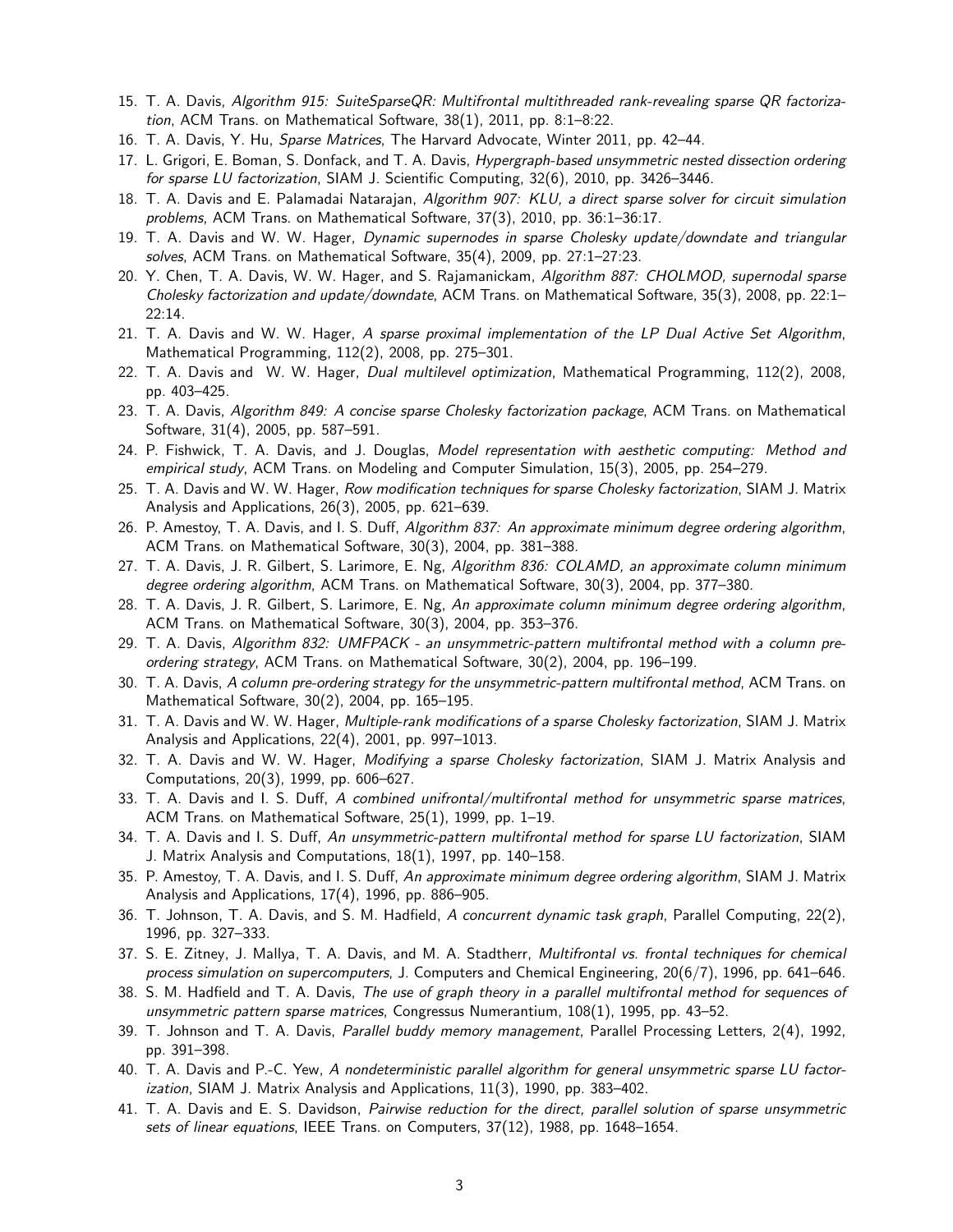# • Book Chapters:

- 1. T. A. Davis, Searching a Graph (VI.10), Princeton Companion to Applied Mathematics, Ed. N. Higham et al., Princeton Univ. Press, 2015.
- 2. T. A. Davis and Y. Hu, Graph Theory (II.16), Princeton Companion to Applied Mathematics, Ed. N. Higham et al., Princeton Univ. Press, 2015.
- 3. W. W. Hager, S. C. Park, and T. A. Davis, Block exchange in graph partitioning, In Approximation and Complexity in Numerical Optimization: Continuous and Discrete Problems, P. M. Pardalos, Editor, Kluwer Academic Publishers, 2000, pp. 299–307.

• Copyrighted Software:

- 1. SuiteSparse:GraphBLAS: graph algorithms in the language of linear algebra, 2017-2018. Appears in Debian and Ubuntu Linux distros and listed as the sole implementation at [http://graphblas.org.](http://graphblas.org) Submitted to ACM TOMS.
- 2. Mongoose: graph partitioning library. With W. Hager, Nuri Yeralan, and Scott Kolodziej. Submitted to ACM TOMS.
- 3. SuiteSparseQR+GPU:, sparse QR factorization on the GPU, 2014. Appears in SuiteSparse 4.4.0 and ACM Algorithm 980.
- 4. CHOLMOD+GPU: sparse Cholesky on the GPU, 2014. Collaboration with NVIDIA. Appears in SuiteSparse 4.3.0. ACM Algorithm 9xx in preparation. See also<https://developer.nvidia.com/cholmod>
- 5. NAPHEAP: ACM Algorithm 9xx, submitted.
- 6. SPQR RANK: ACM Algorithm 933, 2013.
- 7. FACTORIZE: ACM Algorithm 930, 2013. Also appears in MATLAB Central, Pick of the Week.
- 8. SuiteSparseQR: ACM Algorithm 915 (appears as qr and x=A\b in MATLAB), 2011.
- 9. KLU: ACM Algorithm 907, (appears in Xyce by Sandia National Labs, Berkeley Design Automation, SIMetrix), 2010.
- 10. CHOLMOD: ACM Algorithm 887, (appears as chol and x=A\b in MATLAB, Google Ceres, and many commercial packages), 2008.
- 11. SFMULT, and SSMULT (appears as A\*B in MATLAB when A or B are sparse), 2008.
- 12. CSparse, (appears as dmperm in MATLAB), 2006.
- 13. LDL: ACM Algorithm 849, (appears in a commercial circuit simulator by IBM), 2005.
- 14. AMD: ACM Algorithm 837, (appears as amd and x=A\b in MATLAB), 2004.
- 15. UMFPACK: ACM Algorithm 832, (appears as lu and x=A\b in MATLAB, and in many commercial packages), 2004.
- 16. COLAMD and SYMAMD: ACM Algorithm 836, (appears as colamd, symamd, and x=A\b in MATLAB), 2000.
- 17. MA38: Harwell Subroutine Library, Fortran version of UMFPACK, 1996.
- 18. MC47: Harwell Subroutine Library, Fortran version of AMD, 1996.
- 19. UFget: MATLAB and Java interfaces to the UF Sparse Matrix Collection.
- 20. Page-rank Demo and A Pretty Seashell: MATLAB Central, Pick of the Week.

Major Commercial Users: Google, Apple, Facebook, The MathWorks, Wolfram Research, Cadence Design Systems, MSC Software, IBM, ANSYS, Berkeley Design Automation, Geomodeling Solutions, ASML, Orcina, ATopTech, Tandent Vision, Vision Map, EnerNex, FEAT, Freescale, Geograf, HRL Laboratories, Intex, Lumerical, Mentor Graphics, SIMetrix, COMSOL, NVIDIA, MSI Kenny.

Major Government Lab Users: HSL Mathematical Subroutine Library; Xyce, Amesos, and Trilinos by Sandia National Labs; Knolls Atomic Power Lab; PETsc by Argonne National Lab, FiPy by NIST.

Major Open-Source Users: Apple, Google Ceres (used for Street View, Photo Tours, and 3D Earth), GEGL (Gimp), Julia, SuperLU, MUMPS, Fedora Linux, Debian Linux, Arch Linux, Ubuntu Linux, OpenSUSE Linux, Scientific Linux, GNU Darwin, DarwinPorts, Fink, Octave, R, ROS, deal.II, scilab, CVX, SDPT3, CVXOPT, MB-Dyn, Boost, OpenSees, CGAL, Kraken, FEniCS, Eigen, SciPy.sparse, Pysparse, NLPy, SfePy, FreeFem++, Elmer, FLOODS/FLOOPS, MILAMIN, ILUPACK, JADAMILU, Cubica, LAMG, LiveV, M.E.S.S., AMDisS, PDCO, MLD2P4, FEATFLOW, FEAST, OpenSLAM.org (g2o, 2D-I-SLSJF, HOG-Man, RobotVision, SLAM6D, SSA2D, MTK, SLOM, iSAM, TJTF for SLAM), SSBA, libdogleg, NGSPICE, hp.fem/Hermes, PATH solver, MESA.

• Archival Data Collection: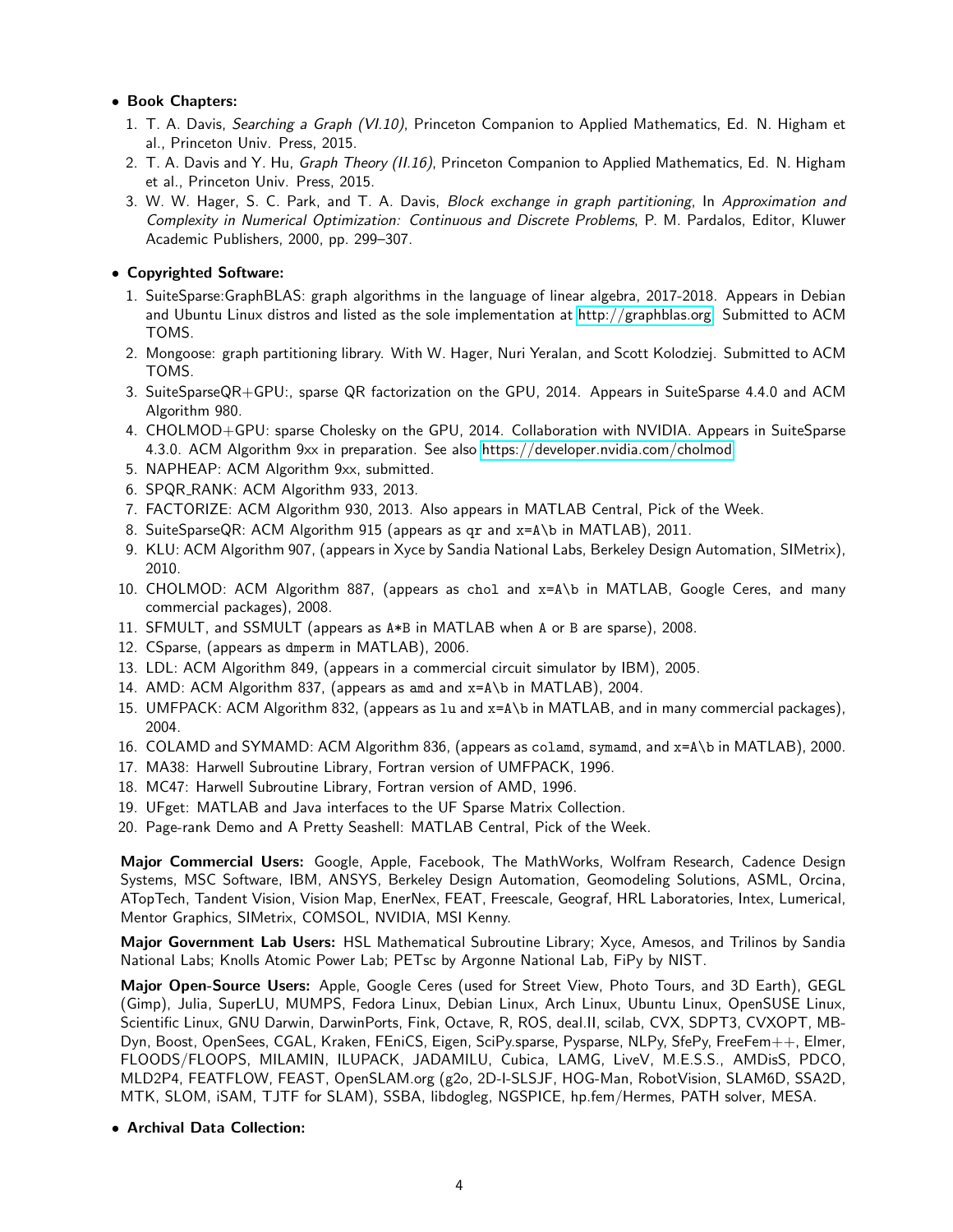1. SuiteSparse Matrix Collection, standard benchmark for sparse matrix algorithm development, selected by Amazon.com as a Public Data Set, hosted by Amazon Web Services. (formerly known as the Univ. of Florida Sparse Matrix Collection). http://sparse.tamu.edu

#### • Refereed Conference Papers or Abstracts

- 1. Parallel GraphBLAS with OpenMP, M. Aznaveh, J. Chen, S. Kolodziej, T. Davis, T. Mattson, B. Hegyi, and Szárnyas, CSC20, SIAM Workshop on Combinatorial Scientific Computing, 2020.
- 2. Write Quick, Run Fast: Sparse Deep Neural Network in 20 Minutes of Development Time via SuiteSparse:GraphBLAS, T. Davis, M. Aznaveh, and S. Kolodziej, IEEE HPEC'19, Grand Challenge Champion award for high performance, Sept. 2019.
- 3. LAGraph: A Community Effort to Collect Graph Algorithms Built on Top of the GraphBLAS, T. Mattson, T. A. Davis, M. Kumar, A. Buluç, S. McMillan, J. Moreira and C. Yang, GrAPL'19: Workshop on Graphs, Architectures, Programming, and Learning, Rio De Janeiro, Brazil, May 2019.
- 4. RedisGraph: GraphBLAS Enabled Graph Database, P. Cailliau, J. Kepner and T. Davis, GraPL'19, Rio De Janeiro, Brazil.
- 5. Graph algorithms via SuiteSparse:GraphBLAS: triangle counting and K-truss, T. A. Davis, IEEE HPEC'18, Sept. 2018. Grand Challenge Innovation Award.
- 6. M. Tang, M. Gadou, S. C. Rennich, T. A. Davis, and S. Ranka, A Multilevel Subtree Method for Single and Batched Sparse Cholesky Factorization, ICPP'18, Eugene, OR, Aug 2018.
- 7. C. J. Lourenco, A. R. Escobedo, E. Moreno-Centeno, T. A. Davis, Roundoff-Error-Free Framework for the Exact Solutions of Sparse Linear Systems, INFORMS 2017, Houston, October 2017.
- 8. SuiteSparse:GraphBLAS: graph algorithms via sparse matrix operations on semirings, HPEC 2017, invited talk.
- 9. SuiteSparse:GraphBLAS: graph algorithms via sparse matrix operations on semirings, Sparse Days at CER-FACS, Toulouse, France, Sept 6-8, 2017, [http://cerfacs.fr/en/actualite/sparse-days-meeting-2017-at-cerfacs/.](http://cerfacs.fr/en/actualite/sparse-days-meeting-2017-at-cerfacs/)
- 10. T. A. Davis, W. Sid-Lakhdar, Scalable Sparse Solvers on GPUS, SIAM Parallel Processing (PP16), 2016, Paris.
- 11. M. Gadou, T. A. Davis, S. Ranka, Sparse Matrix Factorization on GPUs, SIAM Parallel Processing (PP16), 2016, Paris.
- 12. S. Kolodziej, T. A. Davis, Vertex Separators with Mixed-Integer Linear Optimization, SIAM Parallel Processing (PP16), 2016, Paris.
- 13. P. Bogiatzis, M. Ishii, and T. A. Davis, Revisiting Seismic Tomography Through Direct Methods and High Performance Computing, American Geophysical Union Fall Meeting, Dec 2015.
- 14. Begum Senses, T. A. Davis, Anil V. Rao, Graph Coarsening Method for KKT Matrices Arising from Orthogonal Collocation Methods for Optimal Control Problems, 56th AIAA/ASCE/AHS/ASC Structures, Structural Dynamics, and Materials Conference, Jan 2015, Kissimmee, FL.
- 15. S. C. Rennich, D. Stosic, and T. A. Davis, Accelerating Sparse Cholesky Factorization on GPUs, IA3 Workshop on Irregular Applications: Architectures and Algorithms, Nov 16, 2014, New Orleans, LA.
- 16. T. A. Davis, S. Yeralan, Graph partitioning via quadratic programming, SIAM Parallel Processing (PP14), 2014, Portland, Oregon.
- 17. T. A. Davis, S. Ranka, S. Yeralan, High-performance GPU kernels for multifrontal sparse factorization, SIAM Parallel Processing (PP14), 2014, Portland, Oregon.
- 18. T. A. Davis, S. Ranka, S. Yeralan, H. Zandi, S. Chetlur, Multifrontal Sparse QR Factorization on a GPU, SIAM Annual meeting, July 2013, San Diego, California.
- 19. S. Chetlur, S. Yeralan, T. A. Davis, Versatile Batch QR Factorization on GPUs, SIAM Conf on Computational Science and Eng., Boston, Massachusetts, Feb. 2013.
- 20. T. A. Davis, Supernodal and Multifrontal Sparse Matrix Factorization, SIAM Conf on Computational Science and Eng., Boston, Massachusetts, Feb. 2013.
- 21. T. A. Davis, FACTORIZE: an object-oriented linear system solver for MATLAB, SIAM Annual meeting, July 2012, Atlanta, Georgia.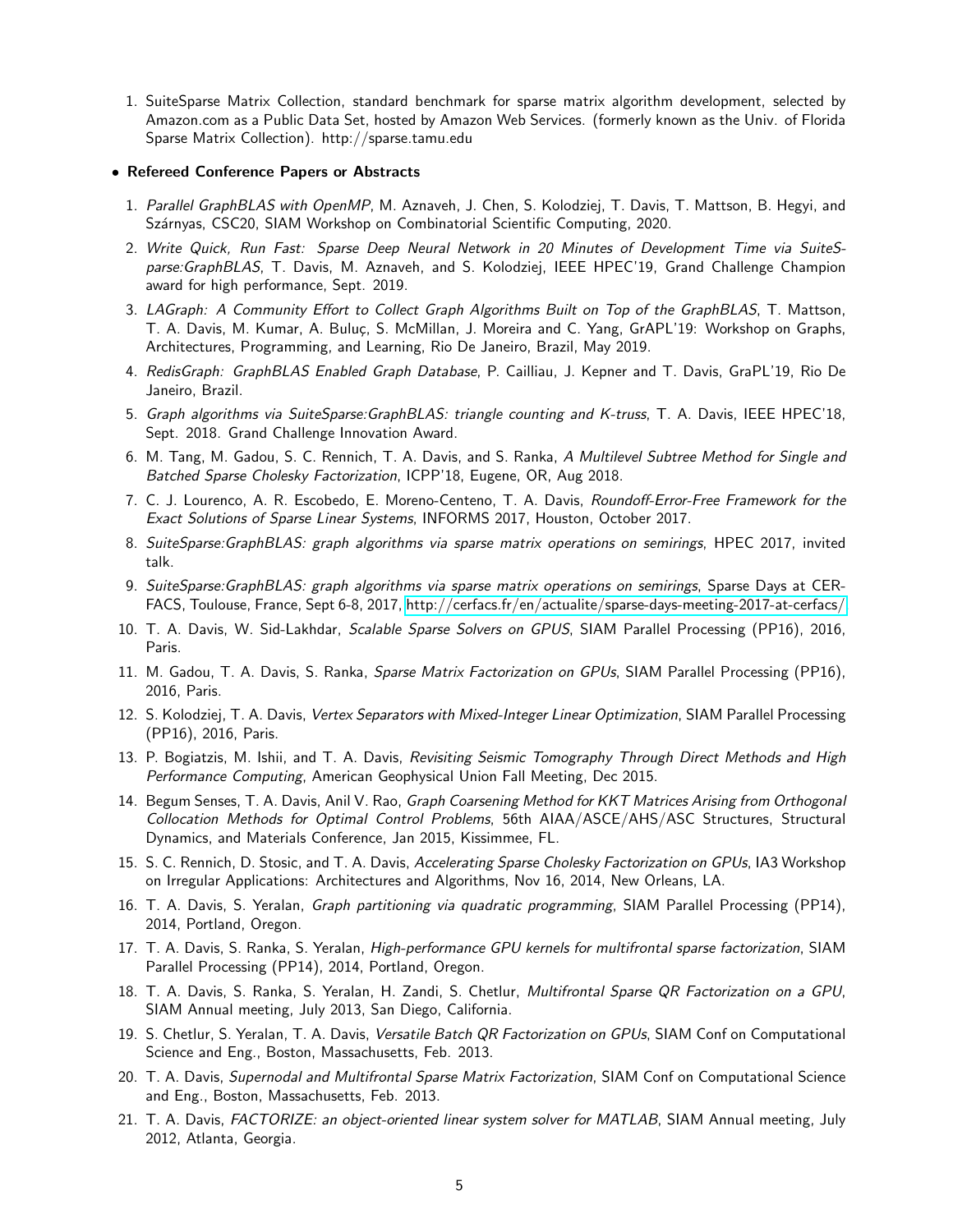- 22. T. A. Davis, S. Ranka, S. Chetlur, S. Yeralan, Multifrontal sparse QR factorization on the GPU, SIAM Conf. on Parallel Processing, Savannah, Georgia, Feb. 2012.
- 23. T. A. Davis, Sparse Cholesky Update/Downdate and its Applications, ICIAM 2011 (7th Intl. Congress on Industrial and Applied Mathematics), July 2011.
- 24. T. A. Davis, Sparse matrix methods for circuit simulation, Proceedings of SCEE10 (Scientific Computing for Electrical Engineering), Toulouse, France, Sept 2010.
- 25. T. A. Davis, Rank-revealing Parallel Sparse QR Factorization, SIAM Annual meeting, July 15, 2010.
- 26. S. Rajamanickam, T. A. Davis, G. Golub. Blocked Bidiagonal reduction of Sparse Matrices using Givens Rotations, SIAM Parallel Processing '08, Atlanta, GA, March 2008.
- 27. T. A. Davis, Sparse Matrix Research and Software Development at the University of Florida, SIAM Annual Meeting, San Diego, CA (SIAM AN08).
- 28. T. A. Davis, W. Hager, Dynamic Supernodes in Sparse Cholesky Update/Downdate for Active Set Methods, SIAM Annual Meeting, San Diego, CA (SIAM AN08)
- 29. T. A. Davis, Sparse matrix factorization: looking left, looking right, looking up, Householder XVI Symposium, April 2005.
- 30. T. A. Davis, Linear solvers for sparse matrices in circuit simulation, SIAM Parallel Processing, San Francisco, 2004.
- 31. T. A. Davis, A Sparse Singular Value Decomposition, Semi-plenary talk at Foundations of Computational Mathematics, Minneapolis, 5-14 August 2002.
- 32. T. A. Davis, Towards a Sparse Singular Value Decomposition, and Modifying a Sparse Cholesky Factorization, Householder Symposium XV, June 2002, Peebles, Scotland.
- 33. T. A. Davis, Modifying a Sparse Cholesky Factorization, 2002 SIAM Conference on Optimization, Toronto, Canada.
- 34. W. W. Hager, T. A. Davis, Y. Krylyuk, and S. C. Park, Graph Partitioning and Quadratic Programming, Presentation at the Workshop on Graph Partitioning & Applications: Current and Future Directions, October 14, 1999, Army High Performance Computing Research Center, Minneapolis, MN. Organized by Rupak Biswas, Bruce Hendrickson, George Karypis, and Vipin Kumar.
- 35. T. A. Davis, J. R. Gilbert, S. Larimore, E. Ng, and B. Peyton, A column approximate minimum degree ordering algorithm, SIAM Conference on Applied Linear Algebra, Oct. 1997.
- 36. T. A. Davis and W. W. Hager, Modifying a sparse Cholesky factorization. SIAM Conference on Applied Linear Algebra, Oct. 1997.
- 37. P. R. Amestoy, T. A. Davis, I. S. Duff, and S. M. Hadfield, Parallelism in multifrontal methods for matrices with unsymmetric structures, 2nd SIAM Conference on Sparse Matrices, Oct. 1996.
- 38. Y. Campbell, T. A. Davis, Computing the sparse inverse subset: an inverse multifrontal approach, 2nd SIAM Conference on Sparse Matrices, Oct. 1996.
- 39. P. R. Amestoy, T. A. Davis, I. S. Duff, Approximate degrees in sparsity-preserving orderings for symmetric and unsymmetric matrices, 2nd SIAM Conference on Sparse Matrices, Oct. 1996.
- 40. T. A. Davis, J. R. Gilbert, E. Ng, and B. Peyton, A column approximate minimum degree ordering algorithm, 2nd SIAM Conference on Sparse Matrices, Oct. 1996, and XIII Householder Symp. on Numerical Linear Algebra, June 1996 (presented by E. Ng).
- 41. S. M. Hadfield and T. A. Davis, A distributed memory, multifrontal method for sequences of unsymmetricpattern matrices, Proceedings of the 24th International Conference on Parallel Processing, (ICPP '95), Wisconsin, Aug. 1995, pp. 42-45. (27.8% acceptance rate).
- 42. T. Rashid and T. A. Davis, An approach for parallelizing any general unsymmetric sparse matrix algorithm, Proceedings of the Seventh SIAM Conference on Parallel Processing for Scientific Computation, San Francisco, CA, Feb. 1995, pp. 413-417.
- 43. T. A. Davis, A combined unifrontal/multifrontal method for unsymmetric sparse matrices, Proceedings of the Fifth SIAM Conference on Applied Linear Algebra, Snowbird, Utah, June 1994, pp. 413-417.
- 44. S. M. Hadfield and T. A. Davis, Potential and achievable parallelism in the unsymmetric-pattern multifrontal LU factorization method for sparse matrices, Proceedings of the Fifth SIAM Conference on Applied Linear Algebra, Snowbird, Utah, June 1994, pp. 387-391.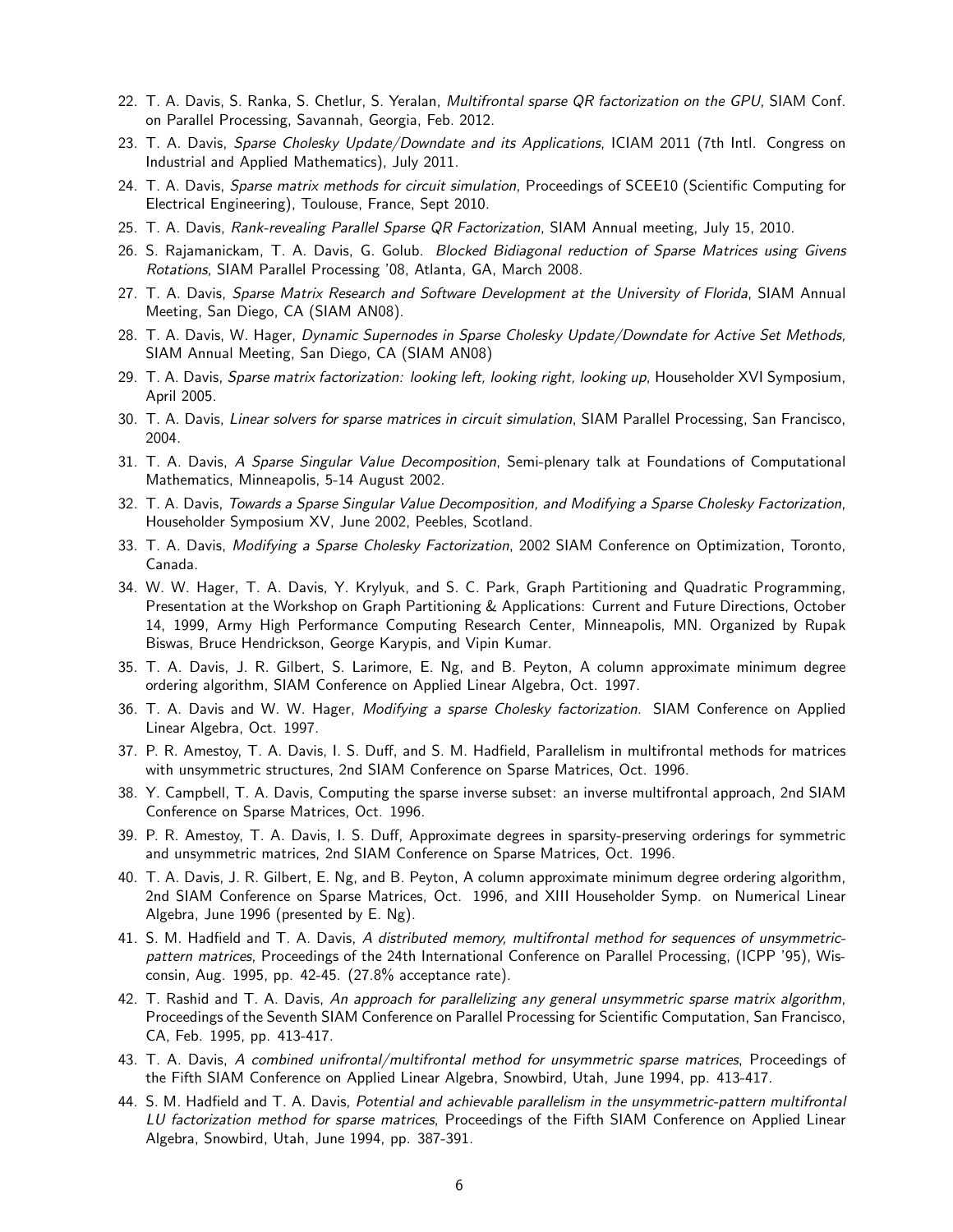- 45. S. E. Zitney, J. Mallya, T. A. Davis, and M. A. Stadtherr, Multifrontal techniques for chemical process simulation on supercomputers, Proceedings of the Fifth International Symposium on Process Systems Engineering, Kyongju, Korea, May 1994, pp. 25-30.
- 46. T. A. Davis, Performance of an unsymmetric-pattern multifrontal method for sparse LU factorization (invited paper), Advances in Computer Methods for Partial Differential Equations VII, R. Vichnevetsky, D. Knight, and G. Richter (editors), International Association for Mathematics and Computers in Simulation, New Brunswick, NJ, June 1992, pp. 170-176.
- 47. T. A. Davis, Performance of an unsymmetric-pattern multifrontal algorithm for parallel sparse LU factorization (invited abstract), Abstracts of the Seventh IMACS International Conference on Computer Methods for Partial Differential Equations, Rutgers University, New Brunswick, NJ, June 1992, pp. 19.
- 48. T. Johnson and T. A. Davis, Space efficient parallel buddy memory management, Proceedings of the Third International Conference on Computing and Information, Toronto, Ontario, May 1992, pp. 128-132.
- 49. T. A. Davis and I. S. Duff, An unsymmetric-pattern multifrontal method, Abstracts of the Second International Conference on Industrial and Applied Mathematics, Society for Industrial and Applied Mathematics, Washington, DC, July 1991, pp. 52.
- 50. T. A. Davis, Parallel algorithms for the direct solution of sparse linear systems, Proceedings of the Second World Congress on Computational Mechanics, Stuttgart, Germany, Aug. 1990, pp. 960-963.
- 51. T. A. Davis and P.-C. Yew, A stable parallel algorithm for general unsymmetric sparse LU factorization, Proceedings of the SIAM Symposium on Sparse Matrices, SIAM Activity Group on Linear Algebra, Gleneden Beach, Oregon, May 1989, pp. 46-47.
- 52. S. G. Abraham and T. A. Davis, Blocking and clustering for sparse linear system solvers, Proceedings of the 17th International Conference on Parallel Processing, St. Charles, Illinois, vol. 1, Aug. 1988, pp. 166-173.
- 53. T. A. Davis and E. S. Davidson, PSolve: a concurrent algorithm for solving sparse systems of linear equations, Proceedings of the 16th International Conference on Parallel Processing, St. Charles, Illinois, Aug. 1987, pp. 483-490.
- 54. T. A. Davis, R. P. Kunda, and W. K. Fuchs, Testing of bit-serial multipliers, Proceedings of the International Conference on Computer Design, Port Chester, New York, Oct. 1985, pp. 430-434.

### • Creative work and other publications:

- 1. R. Ames (composer), T. Davis (text author), Hiraeth, a chorale piece for piano or harp, and choir, https://www.giamusic.com/store/resource/hiraeth-satb-edition-print-g9422. Also in a TTBB edition at https://www.giamusic.com/store/resource/hiraeth-ttbb-edition-print-g9477.
- 2. T. Davis, Sparse matrices and the London Electronic Music Scene, SIAM Blog, March 11, 2014.
- 3. London Electronic Arts Festival, 2013. Five commissioned pieces of algorithmic artwork. http://leaflondon.net. See also http://notesartstudio.com.
- 4. T. A. Davis, Creating sparse matrices in MATLAB, published as a guest blog by The MathWorks, March 2007, at http://blogs.mathworks.com/loren/2007/03/01/creating-sparse-finite-element-matrices-in-matlab/
- Research Funding: Total of \$5.7 million: \$3.7 million as PI.
	- Auto-tunable and Energy-aware Sparse Direct Methods on Heterogeneous Architectures, \$1.2 million, NSF. (Texas A&M portion: \$400,000). In collaboration with Jack Dongarra, UTK, and Sanjay Ranka UF. Co-Principal investigator, Sept 2015-2018.
	- KLU+GPU: GPU-accelerated sparse direct method for circuit simulation, Lawrence Livermore National Lab, \$90,485. Principal investigator, Sept 2015-2016.
	- NVIDIA CUDA Research Center at Texas A&M, Principal investigator, June 2014.
	- Texas A&M startup package, \$1,000,000, June 2014.
	- Google Open Source Software Award, 2012, \$5,000.
	- NVIDIA Academic Partner, 2011, \$29,000.
	- Sparse Direct Methods on High-Performance Heterogeneous Architectures, 2011-2014, NSF, \$310,000.
	- Scalable Sparse Matrix Algorithms for Nonlinear Optimization, 2006-2010, NSF, \$460,000 (co-PI).
	- Berkeley Design Automation, Inc., 2005, \$30,000.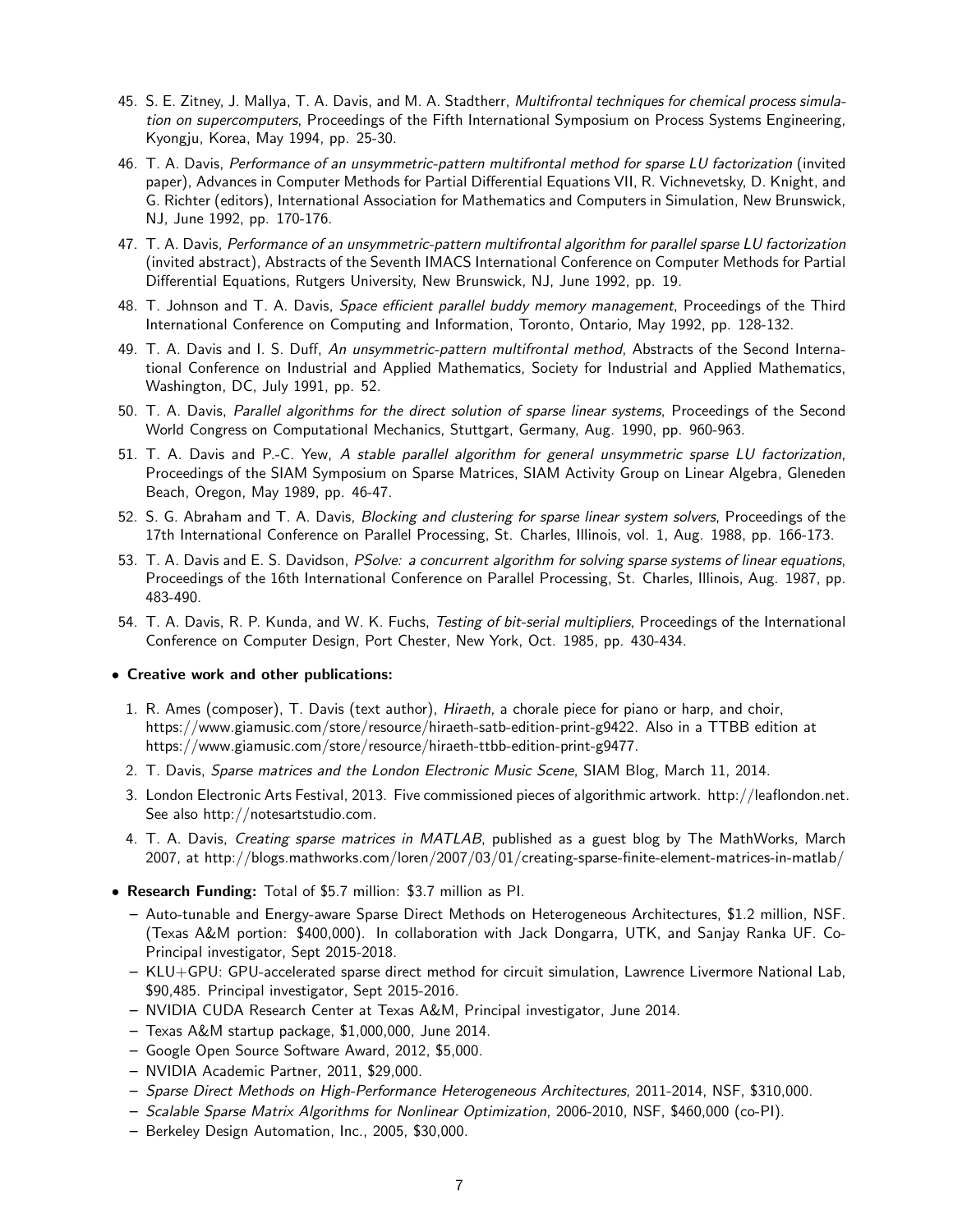- Sparse Matrix Algorithms for Circuit Simulation, 2005, Sandia National Lab, \$76,000.
- Sparse Matrix Algorithms for Circuit Simulation, 2004, Sandia National Lab, \$59,579.
- UF 2003/2004 Special Year in Mathematics, NSF, \$30,000 (co-PI).
- Sabbatical 2002-2003: Stanford (\$23,000), Lawrence Berkeley Nat. Lab (\$35,000), MathWorks (\$15,000).
- Sparse Matrix Algorithms and Their Application to Dual Active Set Techniques in Optimization, 2002-2006, NSF, \$510,000.
- An Investigation into Aesthetic Computing within the Digital Arts and Sciences Curricula, 2001-2004, NSF, \$436,140 (co-PI).
- Innovative Sparse Matrix Algorithms, 1998-2001, NSF, \$192,729.
- Employer Focus Groups, 2000, SUCCEED, \$32,000 (co-PI).
- Effectiveness of student, alumni, and employer surveys for assessment of the computer engineering program, 1999-2000, SUCCEED, \$5,000.
- Sparse matrix problems: data structures, algorithms, and applications, 1995-1998, NSF, \$250,500.
- Algorithms and tools for parallel sparse LU factorization, 1993-1995, NSF, \$88,081.
- An unsymmetric-pattern multifrontal method for parallel sparse LU factorization, 1991-1993, NSF Research Initiation Award, \$47,937.

# • Consulting Activities:

The MathWorks (Master Consultant, 2002 to date), Mentor Graphics, Berkeley Design Automation, Sandia National Laboratory, COMSOL, Schaeffer Simulation, and Cray Research

# • Graduate Students:

- Mohamed Gadou (PhD, in progress)
- Jinbin Ju (PhD, in progress)
- Scott Kolodziej (PhD, in progress)
- Mohsen Aznaveh (PhD, in progress)
- Nuri Yeralan (PhD, 2014)
- Sharanyan Chetlur (MS, 2012)
- Sivasankaran Rajamanickam (PhD. 2010)
- Ekanathan Palamadai (MS, 2009)
- Adrian Mascarenhas (MS, 2001)
- Vishnu Sadhana (MS, 2001)
- Stefan Larimore, (MS, 1998)
- Steven Morgan (MS, 1997)
- Yogin Campbell (PhD, 1996)
- Tariq Rashid (M. Eng., 1995)
- Steven M. Hadfield (PhD, 1994)
- Ahmad Safa, (MS, 1992)

# • Conference Program Committee Membership and Organization:

- SIAM Workshop Celebration 40 Years of Nested Dissection, University of Waterloo, Canada, 2013.
- SIAM Workshop on Combinatorial Scientific Computing, Monterey, CA, 2009,
- IASTED Intl. Conf. on Parallel and Distributed Computing Networks, Innsbruck, Austria, 2009.
- Computer Aspects of Numerical Algorithms, 2008.
- 3rd IASTED Intl. Conf. on Advances in Computer Science & Technology. Phuket, Thailand, 2007.
- Computer Aspects of Numerical Algorithms workshop, 2007.
- SuperComputing 2006.
- 2nd IASTED Intl. Conf. on Advances in Computer Science & Technology, Puerto Vallarta, Mexico, 2006.
- 4th Intl. Workshop on Parallel Matrix Algorithms and Applications, Rennes, France, 2006.
- Co-organizer, Workshop on Multiscale Optimization: Methods & Applications, Univ. of Florida, 2004.
- Intl. Conf. on High Performance Computing, Bangalore, India, 2002.
- 8th Intl. Workshop on Solving Irregularly Structured Problems in Parallel, San Francisco, 2001.
- Program committee co-chair, 7th Intl. Workshop on Solving Irregularly Structured Problems in Parallel, 2000.
- 11th IASTED Intl. Conf. on Parallel and Distributed Computing and Systems, Cambridge, 1999.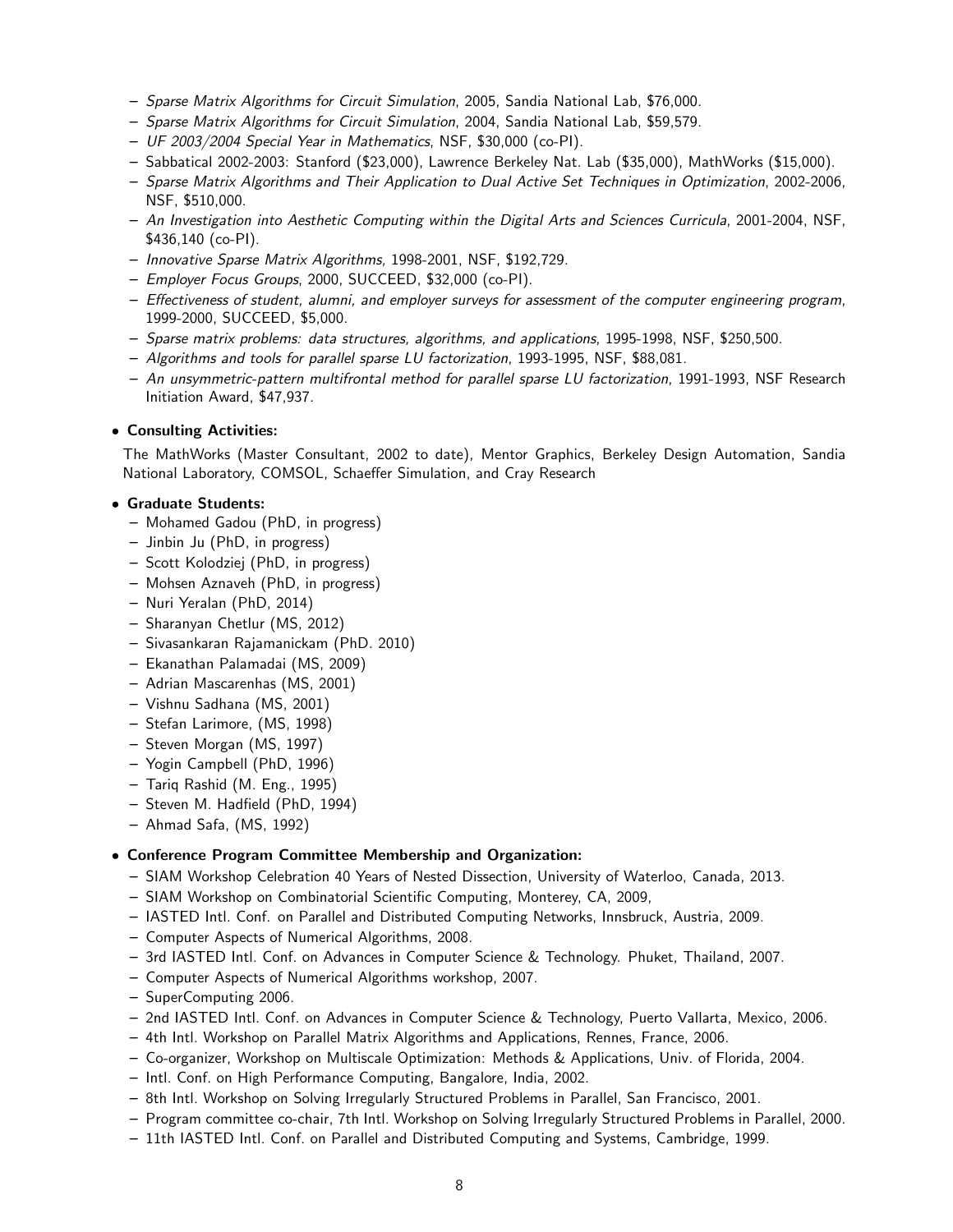- 12th Intl. Parallel Processing Symposium, 1998.
- 9th Symposium on Parallel and Distributed Processing, 1998.
- 3rd Intl. Conf. on High Performance Computing, 1996.
- 2nd Intl. Conf. on High Performance Computing, Goa, India, 1995.

#### • Invited Talks (since 2001):

- SuiteSparse:GraphBLAS: a complete implementation of the GraphBLAS specification, 2017 IEEE High Performance Extreme Computing Conference (HPEC '17), Waltham, Massachusetts, Sept 12-14, 2017.
- Math, Matrices, and Music, Expressive 2017, July, 2017, Los Angeles. [https://expressivesymposium.com/home/keynotes/,](https://expressivesymposium.com/home/keynotes/) Keynote speaker.
- Math, Matrices, and Music, UT Arlington, Nov 2016.
- Workshop on Fast Direct Solvers, Purdue Univ., Nov 2016
- Plenary speaker, 5th IMA Conf. on Numerical Linear Algebra and Optimization, Univ of Birmingham, UK, Sept 2016.
- Keynote speaker, Symposium on Geometry Processing, Berlin, June 2016.
- Mathematical Software Development in Academic, Industry, and Government Labs: A Personal Perspective, Scientific Software Days, Feb 2016.
- Sparse Matrix Algorithms: combinatorics  $+$  numerical methods  $+$  applications, Lawrence Livermore National Lab, June 2015.
- Sparse Matrix Algorithms: combinatorics  $+$  numerical methods  $+$  applications, UT Austin, Jan 27, 2015.
- Sparse Matrix Algorithms: combinatorics  $+$  numerical methods  $+$  applications, Illinois Institute of Technology, Sept 29, 2014.
- T. A. Davis, The Scholarly work of reliable and well-designed mathematical software, SIAM AN14 annual meeting, Chicago, July 2014.
- T. A. Davis, Multifrontal Sparse QR Factorization on a GPU, NVIDIA GTC 2014, San Jose, California, March 2014.
- Sparse Matrix Algorithms: combinatorics  $+$  numerical methods  $+$  applications, Texas A&M, Mar 3, 2014
- Sparse Matrix Algorithms: combinatorics  $+$  numerical methods  $+$  applications, NC State, Jan 8, 2014
- Sparse multifrontal QR factorization on the GPU, Univ of Manchester, Nov 8, 2013
- Sparse multifrontal QR factorization on the GPU, Oxford University / Rutherford Appleton Lab, Nov 7, 2013
- Sparse multifrontal QR factorization on the GPU, NVIDIA, Palo Alto, June 6, 2013
- Sparse multifrontal QR factorization on the GPU, ICME, Stanford, June 6, 2013
- Sparse Matrix Algorithms: combinatorics  $+$  numerical methods  $+$  applications, ICME, Stanford, June 5, 2013
- Multi-level edge separator using a hybrid combinatorial-quadratic programming approach, Workshop on Graph and Hypergraph Problems in Computational Science, sponsored by the Institute for Computing in Science, Argonne National Lab, 2012.
- The Beauty of Mathematics, Harn Museum, Gainesville, Florida, October 2011.
- Sparse multifrontal QR factorization, invited seminar, NVIDIA, Santa Clara, CA, June 2011.
- Sparse singular-value decompositions, invited presentation, ENSEEIHT, Toulouse, France, Sept 22, 2010.
- Sparse Singular Value Decomposition, Univ. of Michigan, Aug 2010.
- Banff International Research Station, Canada, 2009.
- Dagstuhl Seminar, Combinatorial Scientific Computing, Feb 2009.
- The History of UMFPACK and AMD, CERFACS 20th Anniversary Meeting, Oct 10-12, 2007, Toulouse, France.
- Sparse direct methods, Plenary talk, SIAM Annual Meeting, July 2006.
- Direct methods for sparse linear systems, invited talk, The MathWorks, July 2006.
- Looking left, looking right, MIT, Oct. 2004.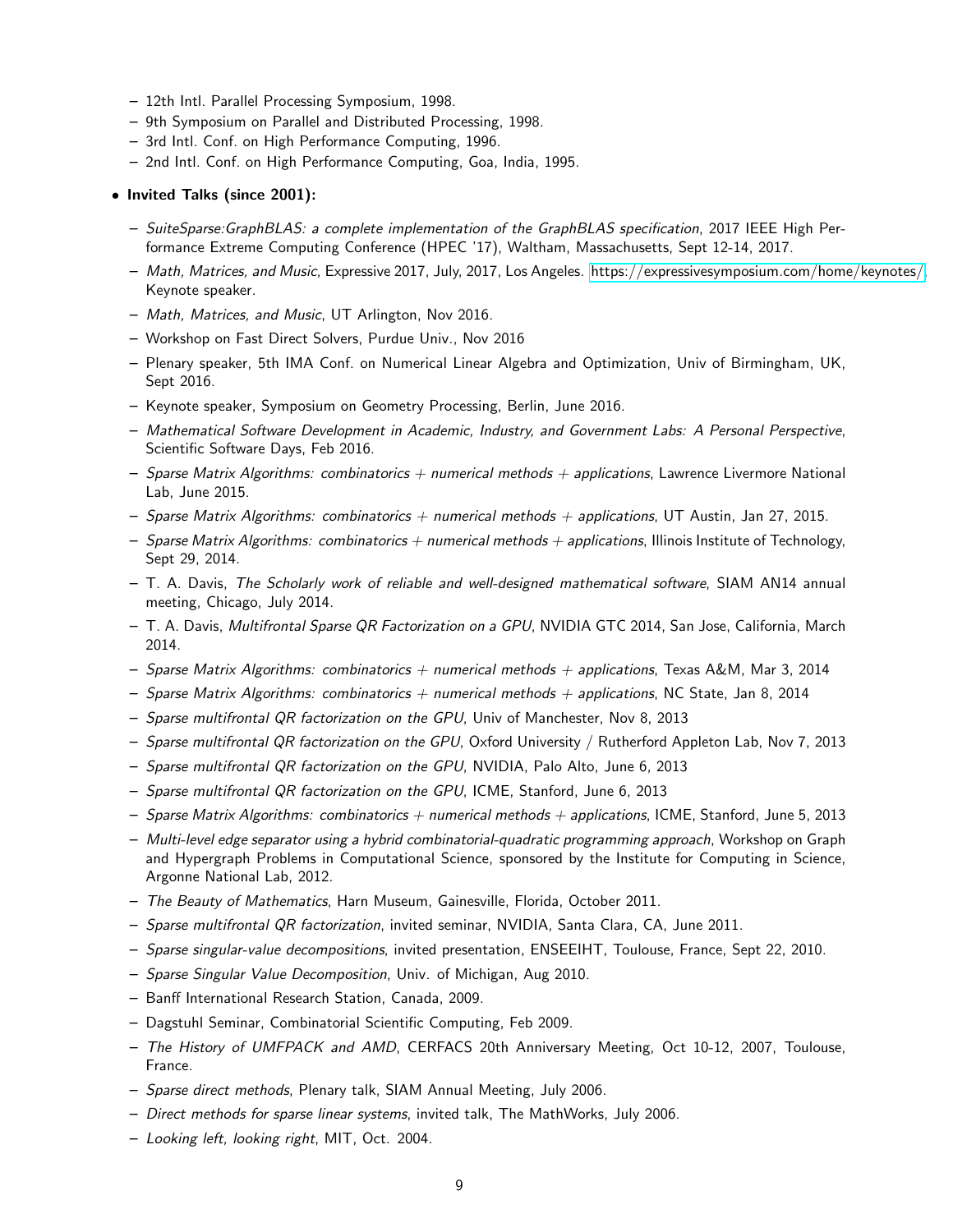- A column-preordering method for unsymmetric sparse factorization, Sandia National Labs, Aug. 2003.
- A column-preordering method for unsymmetric sparse factorization, Sparse Days at St. Giron, June 2003.
- A sparse singular value decomposition, Stanford University, 2002, UC Berkekely, 2002. and Lawrence Berkeley National Lab, 2002.
- Sparse Matrix Algorithms, Workshop on Numerical Aspects of Circuit and Device Simulation, Santa Fe, NM. Sponsored by Sandia National Labs, April 2002
- A Sparse Singular Value Decomposition, July 2001, Purdue University.
- Modifying a Sparse Cholesky Factorization, Stanford University, June 2001.
- Modifying a Sparse Cholesky Factorization, Lawrence Berkeley National Lab, June 2001.

# • Major University, College, and Departmental Service:

- Elected Member of the Faculty Senate, 2016, Texas A&M University.
- Elected Member of the College of Engineering Faculty Council, 2016, Texas A&M University.
- Speaker of the Departmental Steering Committee, Dept. of Computer and Information Science and Engineering (CISE), University of Florida, 2013 to 2014.
- Chair of the Faculty Council for the College of Engineering, 2007-2008.
- College of Engineering Tenure & Promotion Committee, 2012 to 2014.
- College of Engineering Faculty Council, 2004-2008.
- University of Florida Faculty Senate, 2003-2008.
- Chair, CISE Departmental Tenure & Promotion Committee, University of Florida, 2012 to 2014.
- Search Consultation Committee for CISE Departmental Chair, University of Florida, 2012.
- Chair, CISE Departmental Awards Committee, University of Florida, 2009 to 2013.
- CISE Departmental Strategic Planning Committee, University of Florida, 2011.
- CISE Departmental ByLaws Committee, University of Florida, 2012.
- College Awards Committee, 2011 to 2013.
- Chair, Departmental CISE Curriculum and ABET Accreditation Committee, University of Florida, 1997-2002.
- Search Committee for CISE Departmenal Chair, University of Florida, 2001.
- CISE Departmental ABET Accreditation Committee, University of Florida, 1993-1997.

### • Service to K-12 schools:

- Advisor, Cornerstone Academy Robotics, 2010, 2012.
- Guest lecturer, Algebra II, Cornerstone Academy, 2007

### • Press Articles:

- Hullabalo!, Texas A&M Spirit Magazine, Summer, 2017.
- Seeing Sound: A&M Professor Creates Electronic Art with Music, The Battalion, Texas A&M University, Mar 20, 2017, and ACM TechNews, Mar 24, 2017.
- Art and Math Collide to Create Visible Songs, Texas A&M Today, Feb 8, 2017.
- Seeing songs: algorithms covert songs into something that can be seen, Texas A&M Engineering News, Jan 30, 2017.
- Six computer science and engineering faculty members receive College of Engineering Faculty Awards, Texas A&M Engineering News, Feb 2, 2017.
- One Man's Unforeseen Impact on Technology, Texas A&M Engineering News, Nov 1, 2016.
- Davis named IEEE Fellow, Texas A&M Eng. News, Jan. 7, 2016.
- Tim Davis Recognized as ACM Fellow, Texas A&M Eng. News, Jan. 8, 2015.
- ACM Names Fellows for Innovations in Computing, ACM, Jan. 8, 2015.
- Reveille VIII makes memorable visit to CSE class, Texas A&M Eng. News, Dec. 16, 2014.
- A&M mascot Reveille VIII pops up in class, helps with quiz, Houston Chronicle, Dec. 19, 2014.
- Renowned Professor of Computer Science Joining CSE Faculty, Kathy Flores, Dwight Look College of Enineering, Texas A&M University, press release, July 1, 2014.
- Sparse Matrices and the London Electronic Music Scene, SIAM Blog, March 11, 2014.
- Music, Sparse Matrices, and London Billboard, Cleve's Corner, Cleve Moler, March 3, 2014.